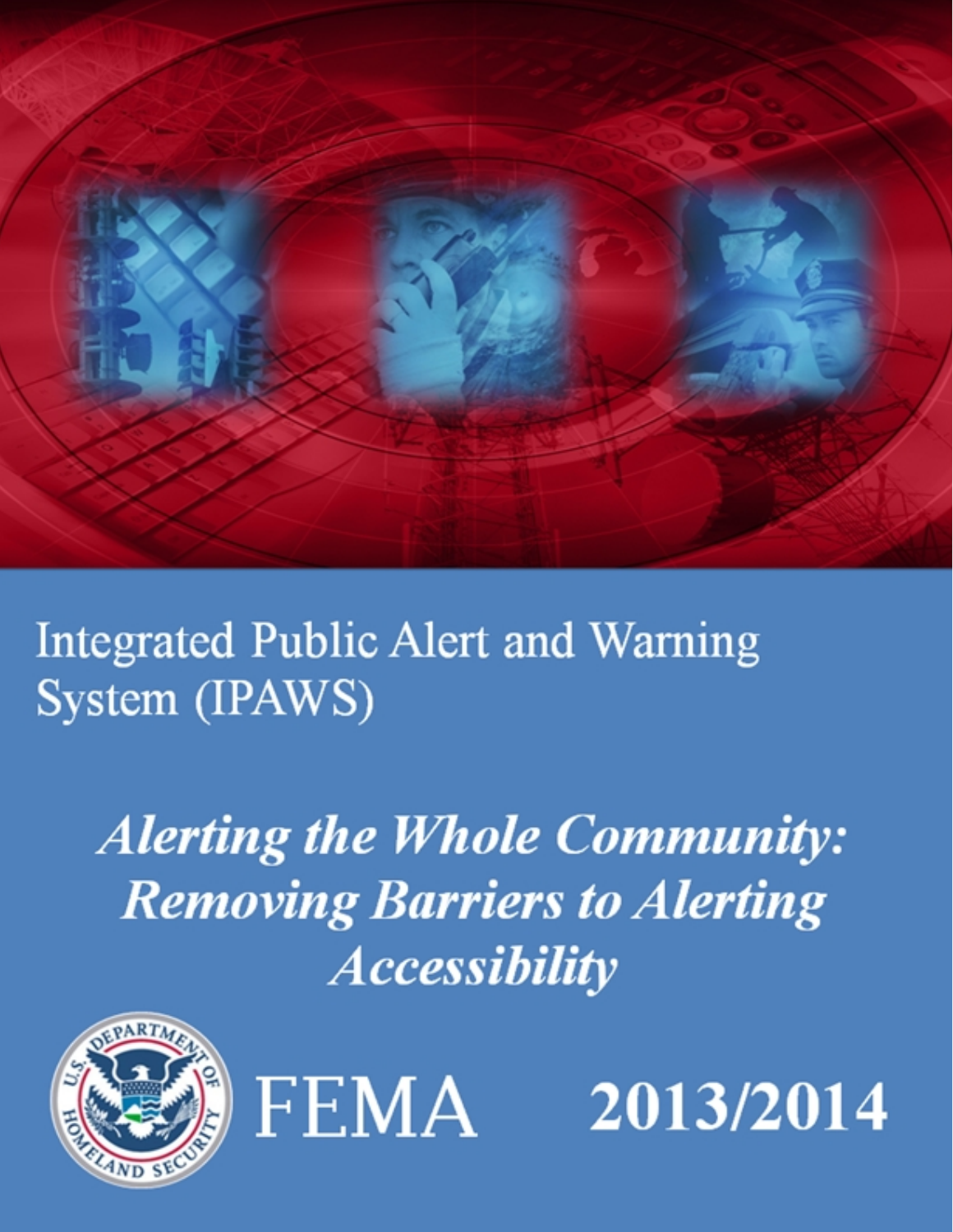# **Table of Contents**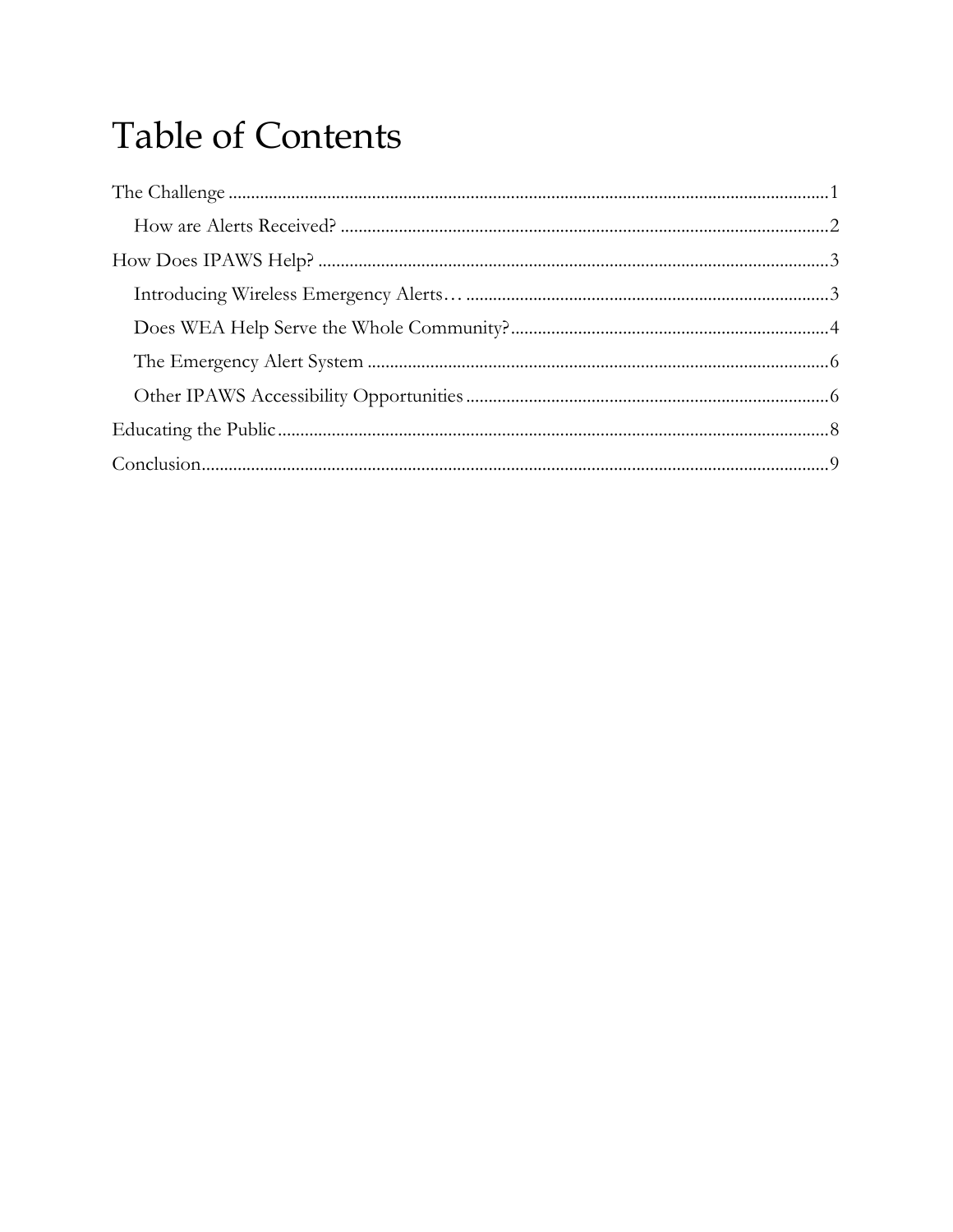# <span id="page-2-0"></span>**THE CHALLENGE**

When implementing an alert and warning system that aims to reach everyone in the whole community, it's important to remember the wide diversity of needs and preferences of people when it comes to receiving information. It is quite possible that nearly 25%[1](#page-2-1) of the U.S. population may need some form of assistance or accommodation to receive emergency alerts.

Consider the following[2:](#page-2-2)

- Approximately 40.5 million Americans are over the age of 65 ("older adults")
- Approximately 54 million Americans have disabilities
	- 5 percent of children 5 to 17 have disabilities
	- 10 percent of people 18 to 64 have disabilities
	- 38 percent of adults 65 and older have disabilities
- Approximately 25.2 million of people in the United States have Limited English Proficiency (LEP)

Ensuring this significant portion of our population receives emergency alerts along with the rest of the whole community is one of the missions of the Federal Emergency Management Agency's (FEMA's) Integrated Public Alert and Warning System (IPAWS). With a clearly stated vision of providing "timely Alert and Warning to the American People in the preservation of life and property," and a goal of making alert and warning "more effective," IPAWS is cognizant of *accessibility* of the systems used to deliver alerts and warnings to the US public. The information needed to save lives and property cannot be wholly effective if it is not accessible by the whole community.

This paper serves to demonstrate how IPAWS addresses the challenges of reaching the whole community, including the 25% of our population who might need assistance. It offers compelling evidence that, while IPAWS doesn't solve all of the challenges, it can certainly mitigate them – particularly with greater stakeholder engagement and public awareness.

<span id="page-2-2"></span><span id="page-2-1"></span><sup>2</sup> [http://quickfacts.census.gov/qfd/states/00000.html,](http://quickfacts.census.gov/qfd/states/00000.html) accessed 4/26/2012



<sup>1</sup> Based on census data, adjusted to remove duplication.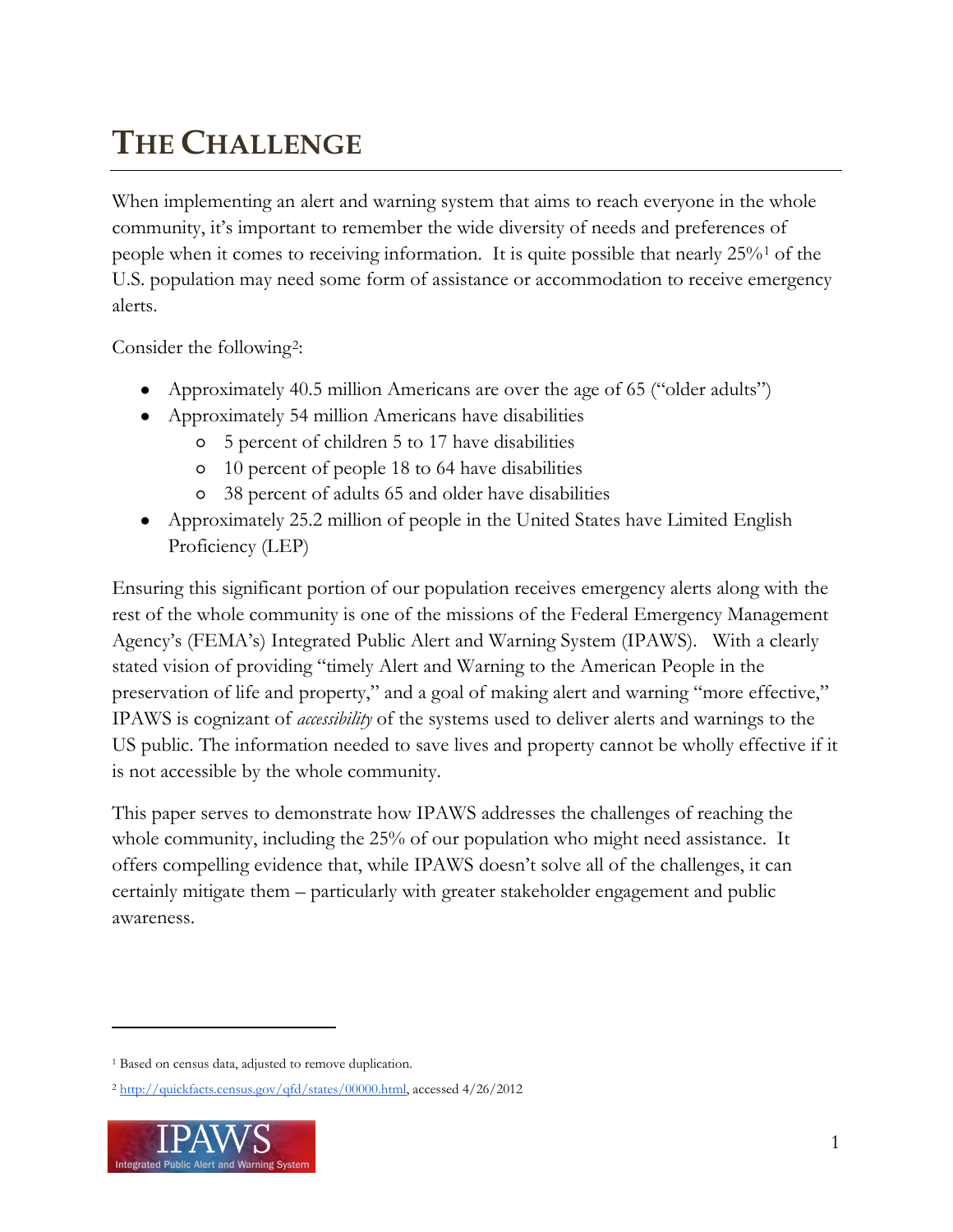### <span id="page-3-0"></span>**How are Alerts Received?**

A key idea of IPAWS is that there is no single way to alert everyone at the same time. Not everyone will be watching TV or listening to the radio when a tornado approaches. Not everyone will hear the sirens. Not everyone owns a weather radio. Clearly, the only way to reach the whole community is to cover as many pathways of communication as possible.

But what about people with access and functional needs? Are they likely to receive alert and warning messages through mainstream communication pathways?

In a nationwide survey of people with disabilities conducted from November 2012 - January 2013, the Rehabilitation Engineering Research Center for Wireless technologies (Wireless RERC), a leader on issues and solutions related to accessibility and usability of mobile wireless devices and services, reported that the following media was used by those with access and functional needs to receive, verify, and share public alerts<sup>[3](#page-3-1)</sup> in ranking order:

- 1. Television
- 2. Text Message
- 3. Email
- 4. Phone Call (mobile or Landline)
- 5. Sirens
- 6. Radio
- 7. Observation
- 8. Internet News
- 9. NOAA Weather Radio
- 10. Social Media (Emergency Management)/Direct Contact with someone nearby
- 11. Social media (Personal Network)
- 12. Smartphone App
- 13. Instant Message/Chat
- 14. TTY

Compared to a similar study[4](#page-3-2) conducted from November 2010 – January 2011, **text messaging moved up the ranking order from 6<sup>th</sup> to 2<sup>nd</sup> place** as a method of receiving emergency alerts.

<span id="page-3-2"></span><sup>4</sup> Wireless RERC. Emergency Communications and People with Disabilities: 9-1-1 Communication, Public Alerts, and Social Media, Summary Report from the 2010-2011 Emergency Communications Survey. June 2011. <http://www.wirelessrerc.org/content/publications/emergency-communications-survey-full-report-june-2011>



<span id="page-3-1"></span><sup>3</sup> [M](http://www.census.gov/main/www/popclock.html)orris, John, Ph.D., Wireless RERC Presentation for the International Technology and Persons with Disabilities Conference, *Social Media, Public Emergencies and Disability*. May 13, 2013.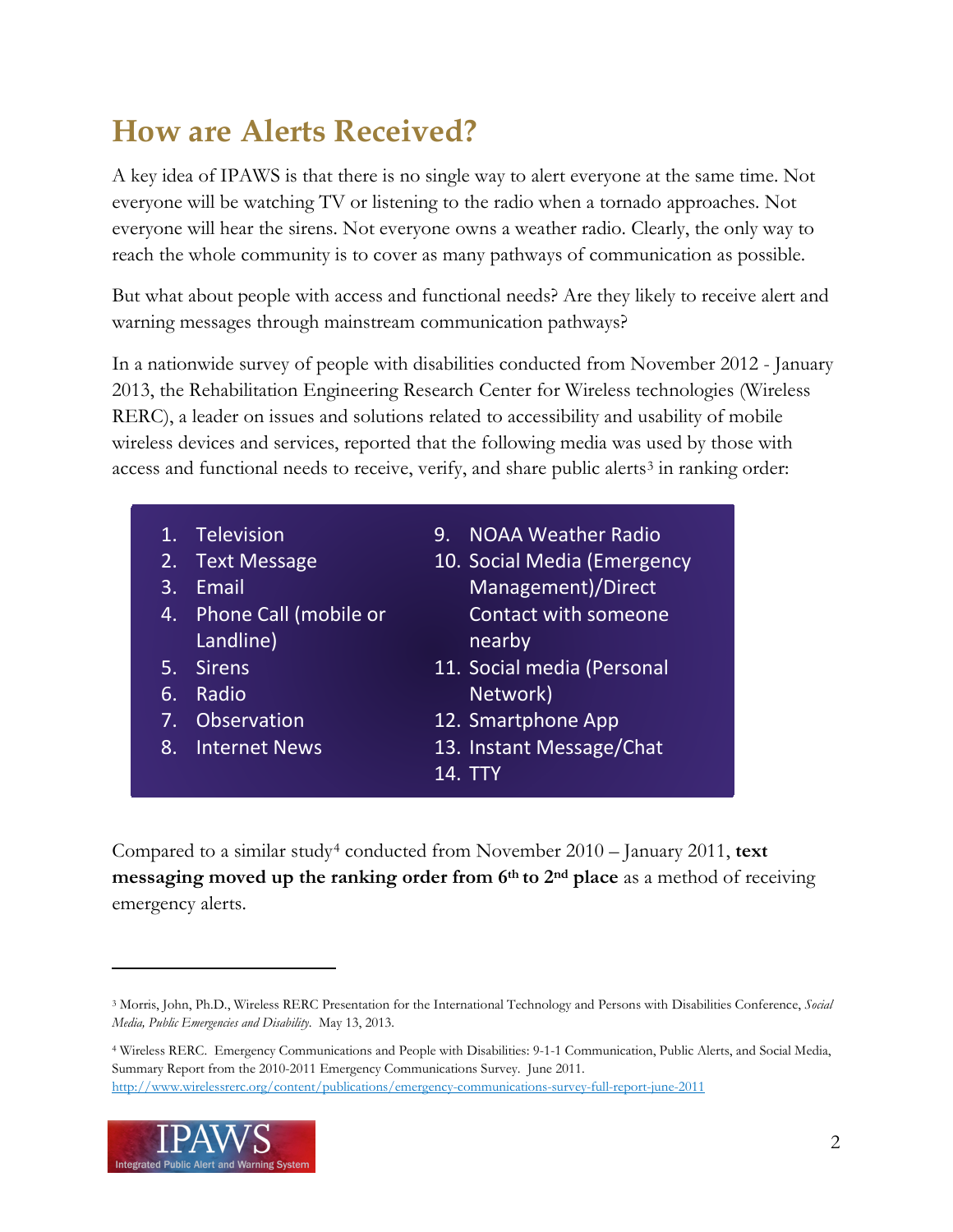# <span id="page-4-0"></span>**HOW DOES IPAWS HELP?**

One doesn't need an engineering degree to understand the basics of how IPAWS works to accommodate multiple modes of delivery, including those that support accessibility. FEMA has built a system that acts as a message "gateway" for alerts and warnings. It's called IPAWS-OPEN ("Open Platform for Emergency Networks"). In the event of an emergency, an authorized alerting agency (State, territorial, tribal, local, or Federal) will use a software program as an alert origination tool to create a geo-targeted alert. The alert will be sent first to the IPAWS-OPEN system which will automatically check the message to ensure it originated from an authorized alerting authority. IPAWS-OPEN then delivers the alert simultaneously to a variety of public alerting systems, which in turn deliver it to modes of communication the public uses. The entire process occurs almost instantaneously.

Because the message is pushed to the public through multiple pathways, it helps ensure everyone has access to the information through one system or another.

### <span id="page-4-1"></span>**Introducing Wireless Emergency Alerts…**



One of the newest pathways for sending information through IPAWS-OPEN is Wireless Emergency Alerts (formerly known as Commercial Mobile Alert System, or CMAS), a system designed to send short, attention-getting alerts to mobile devices. WEA results from collaboration

between wireless carriers, their regulators in the Federal Communications Commission (FCC), and FEMA. WEA was technically launched in April of 2012, and is currently being rolled out throughout the nation. WEA is an "opt out" rather than "opt in" initiative. Most new mobile devices are set to receive the alerts, and the public does not need to sign up.

It is estimated that more than 90% of people in the United States are mobile subscribers.<sup>[5](#page-4-2)</sup> Obviously, this level of connectivity represents an opportunity for an unprecedented range of alert and warning capabilities.

<span id="page-4-2"></span><sup>5</sup> <http://arstechnica.com/telecom/news/2010/03/wireless-survey-91-of-americans-have-cell-phones.ars>

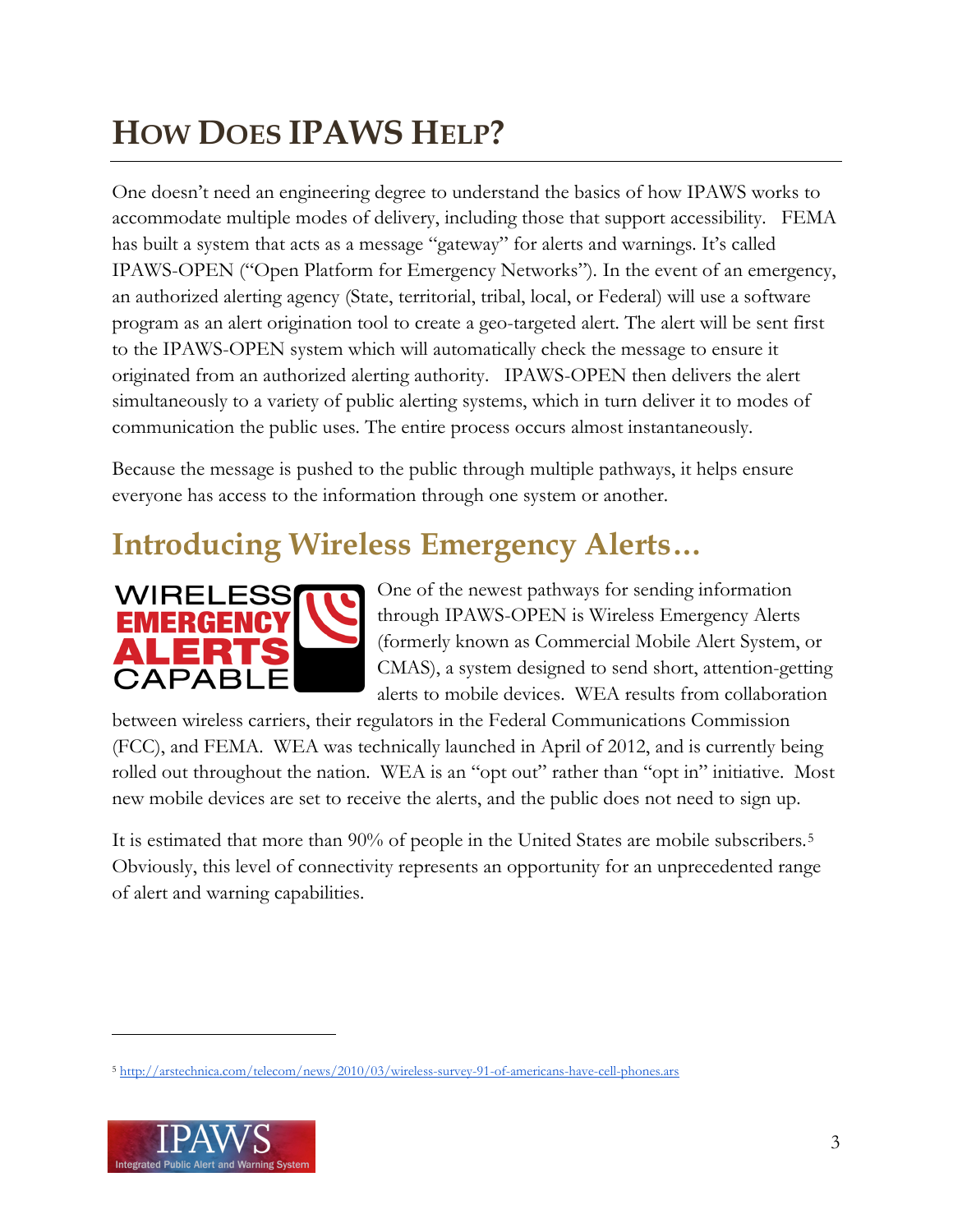#### **Cellular Broadcast**

The easiest way to understand the functionality of WEA is to think of it as a "broadcast." WEA's short, text-like alerts are sent to the public through Cell Broadcast (CB) technology. Unlike Short Message Service (SMS), which sends text messages back and forth between your device and other devices of your choosing, CB technology uses cell towers in a particular location to "broadcast" a message to WEA equipped phones within range of the towers. Imagine it like a radio-broadcast for cell-phones: much like a radio can tune in to receive the signal from a particular station, a WEA equipped cell-phone is always "tuned in" to receive WEA messages.

#### <span id="page-5-0"></span>**Does WEA Help Serve the Whole Community?**

Are mobile notifications, like the WEA messages, relevant to people with functional and access needs? In a word, yes. There is no doubt that wireless technology carries enormous potential as an "assistive technology" that enhances communication and information sharing for *everyone*. A wireless device (i.e. Smartphone) is considered an assistive technology device, as important as a wheelchair may be for people with mobility needs. Consider the following:

- **People with Access and Functional Needs:** It is a common misconception that people with access and functional needs, especially people who are blind, deaf, or paralyzed, do not use cellphones. Beginning in 2001 the Wireless RERC has conducted a periodic Survey of User Needs to determine the level of wireless product use among people with disabilities, encompassing more than 1600 respondents. The 2012 survey showed that 92% of respondents with disabilities use wireless devices (53% smartphones and 32% feature phones). [see new citation # 6 below] An earlier analysis revealed that 65% used wireless every day, and more than 77% of survey respondents indicated that wireless devices were very important in their daily life.[6](#page-5-1)
- **Older Adults:** People over the age of 65 should not automatically be lumped into a technophobe category. In a 2010 survey of Americans, over the age of 18, researchers at the Pew Research Center found that 68% of adults between the ages of 66-74 owned a cell phone, and 48% of adults over the age of 75 owned a cell phone.[7](#page-5-2) Cell phone technology has the ability to address many needs of this group of people, both

<span id="page-5-2"></span><sup>7</sup> [http:](http://www.census.gov/main/www/popclock.html)[//pewinternet.org/Reports/2011/Generations-and-gadgets/Overview.aspx](http://pewinternet.org/Reports/2011/Generations-and-gadgets/Overview.aspx)



<span id="page-5-1"></span><sup>6</sup> [United](http://www.census.gov/main/www/popclock.html) [State. Rehabilitation](http://www.census.gov/main/www/popclock.html) [Engineering](http://www.census.gov/main/www/popclock.html) [Research](http://www.census.gov/main/www/popclock.html) [Center](http://www.census.gov/main/www/popclock.html) [for](http://www.census.gov/main/www/popclock.html) [Wireless](http://www.census.gov/main/www/popclock.html) [Technologies.](http://www.census.gov/main/www/popclock.html) *[Wireless](http://www.census.gov/main/www/popclock.html) [Emergency](http://www.census.gov/main/www/popclock.html) [Communications](http://www.census.gov/main/www/popclock.html) [\(WEC\) Project.](http://www.census.gov/main/www/popclock.html)*  [Georgia](http://www.census.gov/main/www/popclock.html) [Institute](http://www.census.gov/main/www/popclock.html) [of](http://www.census.gov/main/www/popclock.html) [Technology, 2011, Report, page](http://www.census.gov/main/www/popclock.html) [9.](http://www.census.gov/main/www/popclock.html)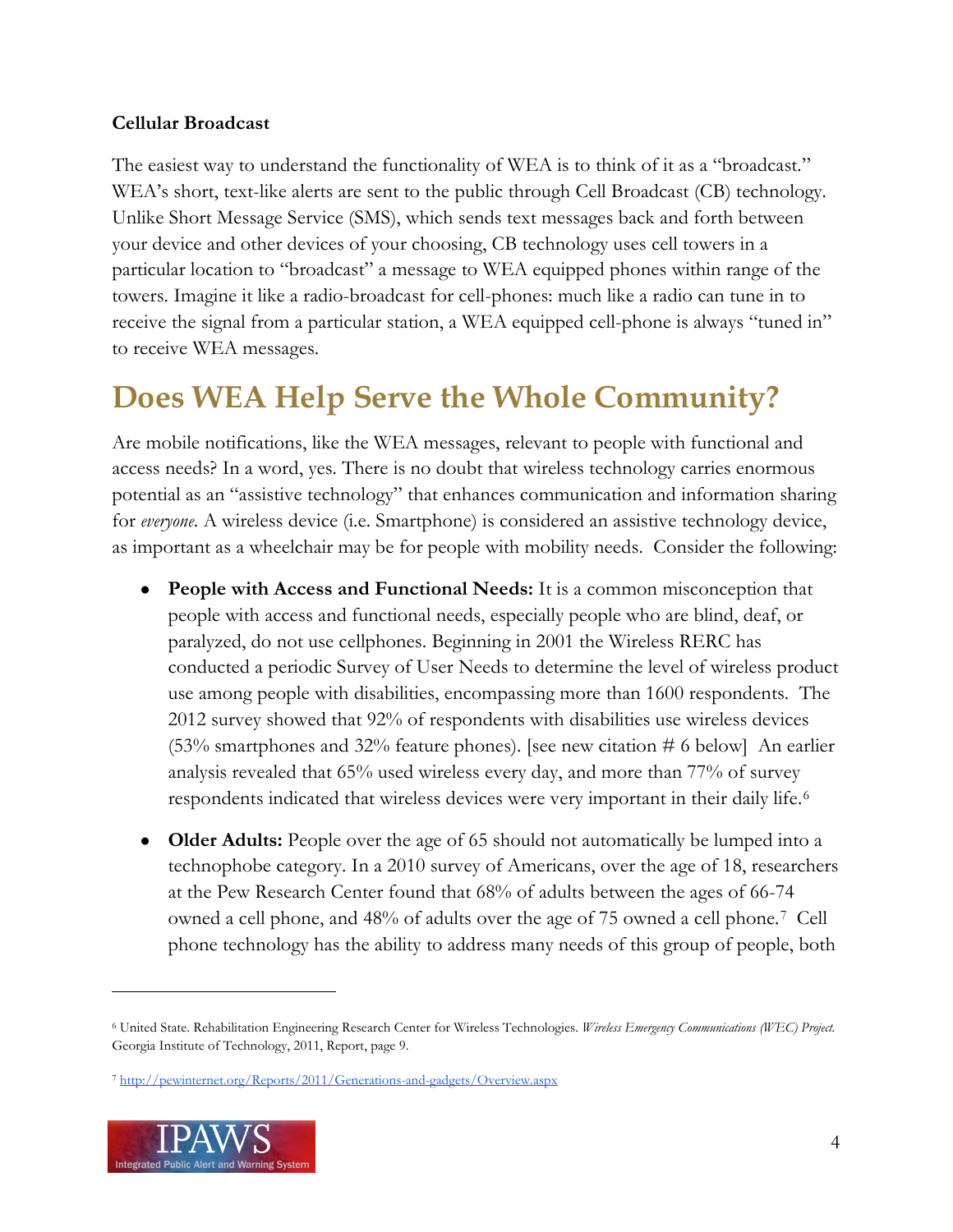now and moving forward, as a means of accessing information and maintaining independence.

● **Limited English Proficiency:** As a communication device, cell phones provide considerable value to LEP populations. Not only are mobile devices used to communicate within their respective communities, the growing body of translation tools available make newer phones an indispensable tool for LEP individuals seeking access to the world around them.

The bottom line is that people with access and functional needs and/or limited English proficiency use their mobile devices not just as a lifeline in case of an emergency, but as an assistive technology that can expand independence and access to the world of communication. In fact, according to the National Research Council's Committee on Public Response to Alerts and Warnings on Mobile devices, the prevalence of wireless devices in communities of people with functional and access needs "is the same, if not higher, than the general community at large."[8](#page-6-0) The increasing affordability of wireless technology, along everevolving capabilities for translation, captioning, vibration, tones, and text-to-speech mean that CMAS/WEA as a system has the potential far greater reach among people with access and functional needs than one might expect.

Additionally, CMAS/WEA uses unique tones and vibrations to bring attention to a Wireless Emergency Alert (WEA). Thus individuals, including those with access and functional needs who own a wireless capable device, will be able to:

- a. hear a different audible beep for emergency alerts
- b. see a written alert message with up to 90 characters, and
- c. feel a unique vibration notifying them of the emergency alert.

<span id="page-6-0"></span><sup>8</sup> [National](http://www.census.gov/main/www/popclock.html) [Research](http://www.census.gov/main/www/popclock.html) [Council. "5 Communicating](http://www.census.gov/main/www/popclock.html) [with](http://www.census.gov/main/www/popclock.html) [At-Risk](http://www.census.gov/main/www/popclock.html) [Populations."](http://www.census.gov/main/www/popclock.html) *[Public](http://www.census.gov/main/www/popclock.html) [Response](http://www.census.gov/main/www/popclock.html) [to](http://www.census.gov/main/www/popclock.html) [Alerts](http://www.census.gov/main/www/popclock.html) [and](http://www.census.gov/main/www/popclock.html) [Warnings](http://www.census.gov/main/www/popclock.html) [on](http://www.census.gov/main/www/popclock.html) [Mobile](http://www.census.gov/main/www/popclock.html) [Devices:](http://www.census.gov/main/www/popclock.html)  [Summary](http://www.census.gov/main/www/popclock.html) [of](http://www.census.gov/main/www/popclock.html) [a](http://www.census.gov/main/www/popclock.html) [Workshop](http://www.census.gov/main/www/popclock.html) [on](http://www.census.gov/main/www/popclock.html) [Current](http://www.census.gov/main/www/popclock.html) [Knowledge](http://www.census.gov/main/www/popclock.html) [and](http://www.census.gov/main/www/popclock.html) [Research](http://www.census.gov/main/www/popclock.html) [Gaps](http://www.census.gov/main/www/popclock.html)*[. Washington, DC: The](http://www.census.gov/main/www/popclock.html) [National](http://www.census.gov/main/www/popclock.html) [Academies](http://www.census.gov/main/www/popclock.html) [Press, 2011. 1. Print,](http://www.census.gov/main/www/popclock.html) p38. Accessed online at: [http://www.nap.edu/openbook.php?record\\_id=13076&page=38](http://www.nap.edu/openbook.php?record_id=13076&page=38)

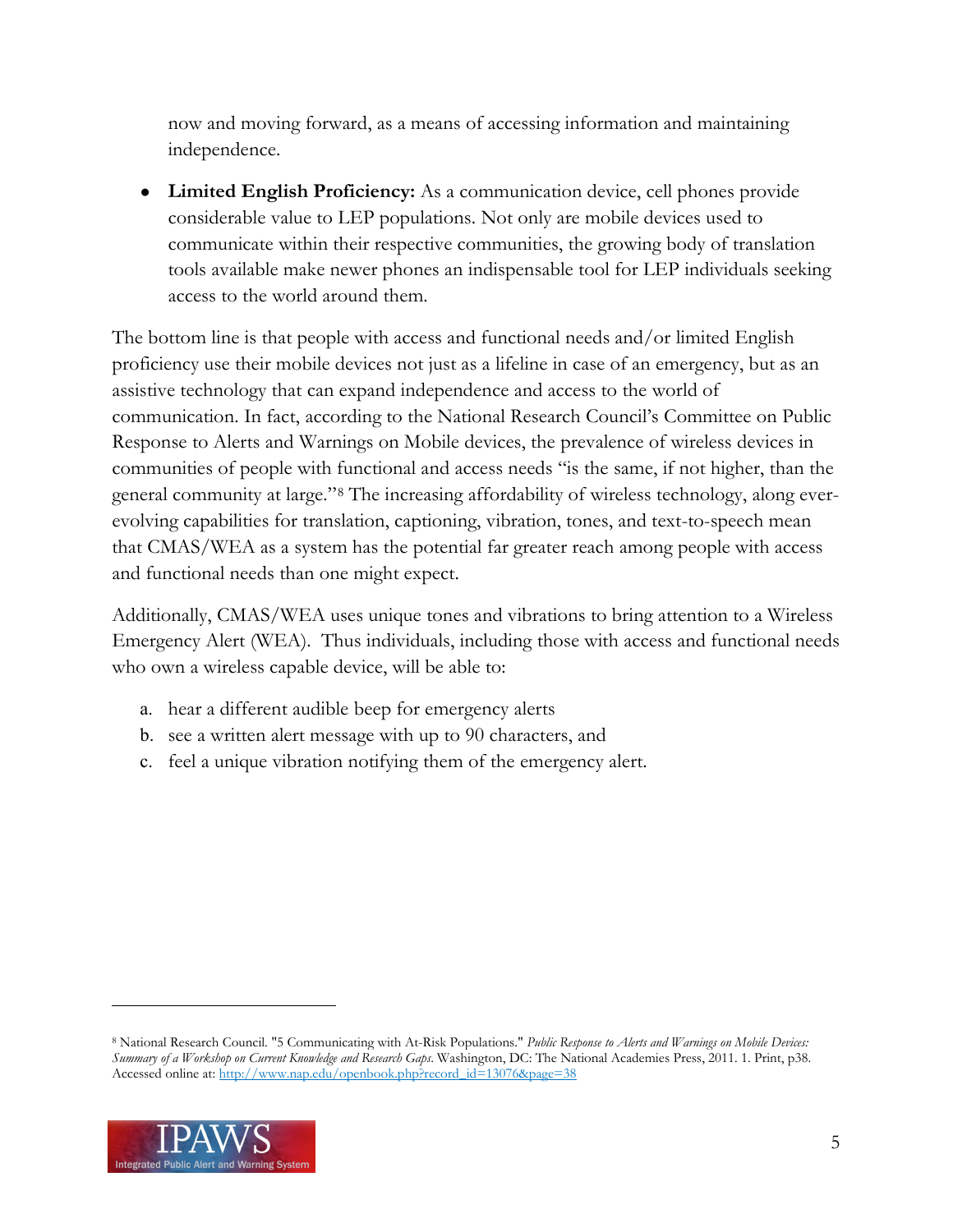A growing array of assistive applications can also be downloaded to further expand the assistive capabilities of mobile devices. For example, current apps available for download may provide:

- a. a light or visual flash when emergency alerts come through their phone
- b. a text-to-speech app to hear the emergency alert, and
- c. conversion of text to American Sign Language.

### <span id="page-7-0"></span>**The Emergency Alert System**

The Emergency Alert System (EAS), another IPAWS program, also helps ensure the whole community is alerted in an emergency. The backbone of EAS is a vast network of radio and television stations across the country. Per the Wireless RERC study, television is the **TOP** media used by those with access and functional needs to receive and verify public alerts.[9](#page-7-2) Radio is ranked sixth of the sixteen methods studied.

FEMA and their EAS partners, including broadcasters, have been strengthening the nation's EAS system. More primary entry point stations have been added, other infrastructure enhancements have been made, and the first-ever nationwide EAS test has been conducted.

## <span id="page-7-1"></span>**Other IPAWS Accessibility Opportunities**

The IPAWS program invites a wide variety of other accessibility products and services to participate in the national effort to make alerts more accessible. This is made possible because of common standards used for creating and disseminating alert information through IPAWS. By adopting standards, developers of accessibility products and services can modify their products and services so end-users will receive alerts issued through the IPAWS system.

At a FEMA workshop in April 2012, several companies provided models and examples of the possibilities by showing how their accessibility products and services can work within the IPAWS environment. Marcie Roth, Director of FEMA's [Office](http://www.fema.gov/about/odic/) [of](http://www.fema.gov/about/odic/) [Disability](http://www.fema.gov/about/odic/) [Integration](http://www.fema.gov/about/odic/) [and](http://www.fema.gov/about/odic/) [Coordination](http://www.fema.gov/about/odic/) [\(ODIC\)](http://www.fema.gov/about/odic/) was enthusiastic. She said, "I am excited about our industry partners and that they have been taking a good hard look at what it will take to make this work for everyone. It shows that they see it as the opportunity it really is."

<span id="page-7-2"></span><sup>9</sup> [M](http://www.census.gov/main/www/popclock.html)orris, John, Ph.D., Wireless RERC Presentation for the International Technology and Persons with Disabilities Conference, *Social Media, Public Emergencies and Disability*. May 13, 2013.

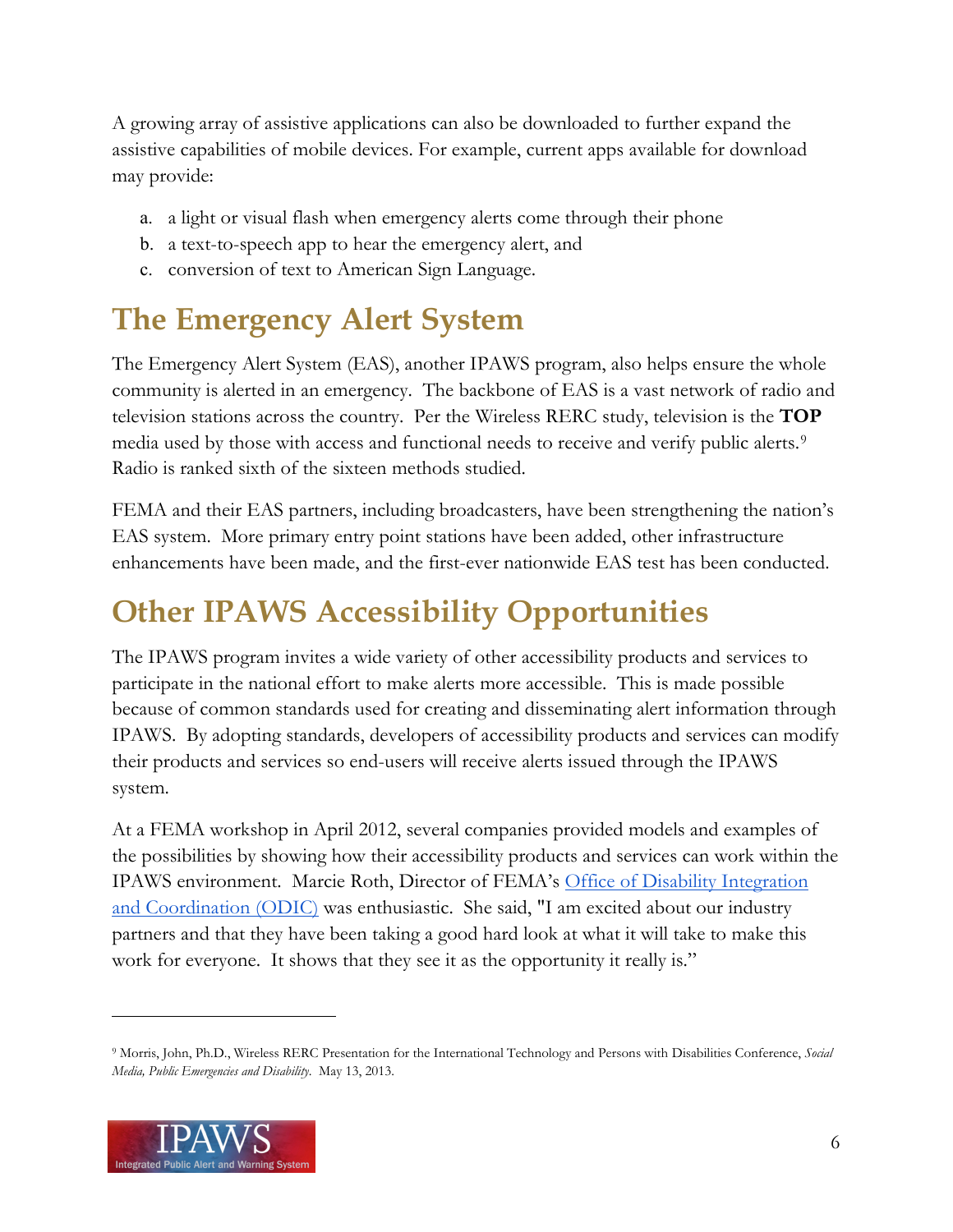- A company called **Signtel** displayed systems for alerts in simultaneous voice, text, lip reading and sign language for use with electronic billboards, large monitors, laptops, and mobile devices. They pointed out that during a typical Emergency Alert System (EAS) activation, people are generally attentive and responsive. However, they said, when a hearing challenged person sees the activity surrounding an EAS activation without knowing what it was, confusion and fear can result.
- [AlertUS](http://www.alertus.com/) [Technologies](http://www.alertus.com/) displayed their system being used for a variety of visual notification methods such as alerting beacons, digital signage, monitors, and special devices. They talked about their deployment at **Gallaudet University**, the DC-based school focused on higher education for deaf and hard of hearing students.
- [DeafLink](http://www.deaflink.com/) can deliver alerts in American Sign Language (ASL) and Braille readers. The company's CEO, Kay Chiodo, said they've learned through practical experience that accessible technology can work for alerting, preparedness education and outreach.
- [Serene](http://www.sereneinnovations.com/) [Innovations](http://www.sereneinnovations.com/) showed a wireless notification solution that can use shakers, door-knockers, flashers, sound detection systems, and loud speakers to get attention.
- [MobiLaps](http://www.mobilaps.com/) showed a technology that can use web browsers for alerts.

While these were impressive technologies, people who can benefit from these technologies still need to know about them. Public safety organizations and national associations representing people with access and functional needs, older adults, and people with limited English proficiency will hopefully pay attention so they can help spread the word, and look for opportunities to use these types of accessibility devices.

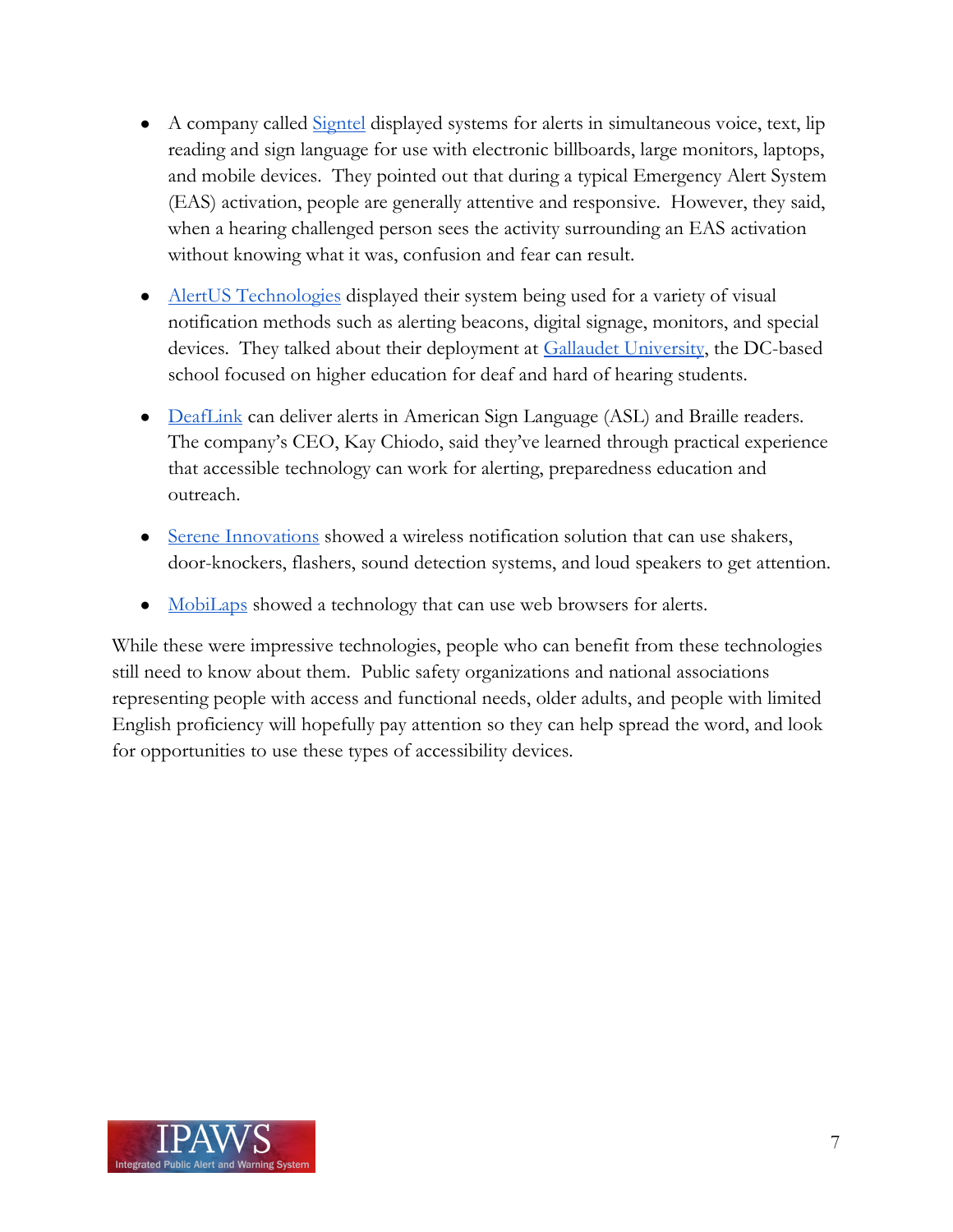# <span id="page-9-0"></span>**EDUCATING THE PUBLIC**

IPAWS in itself does not solve the challenge of making alerts accessible to the whole community. The public must be made aware of the existence of the system, the seriousness of the messages they'll receive through IPAWS, required follow-up response to protect life and property, and system limitations.

The key to releasing the powerful potential of IPAWS and creating a well-educated whole community lies in still more stakeholder involvement, along with increased outreach. The effort will require special efforts to reach people with access and functional needs, limited English proficiency, and older adults. Both public and private sector partners need to work together to ensure the American people understand the functions of the public alert and warning system and how to access, use, and respond to information from public safety officials.

Help in a variety of forms will be needed from the many organizations that represent the diverse interests of the whole community. Among other things, these organizations can offer input into approaches that will help IPAWS serve their interests. They'll also be needed to help spread the word within their communities about IPAWS and what it can do.

Nationwide engagement by state and local public safety, emergency management and otherwise, will be necessary to help create awareness and recommend approaches for realizing the potential.

Industries that serve older adults, people with access or functional needs, or those with limited English proficiency, should become well informed on IPAWS and its capabilities. Through the use of standards and common alerting protocols, the private sector can chose to modify existing systems and/or create new technologies or systems that incorporate accessible technologies. Where product modifications have been made (i.e. mobile carriers via CMAS/WEA), industry can educate customers about capabilities that serve people with access or functional needs.

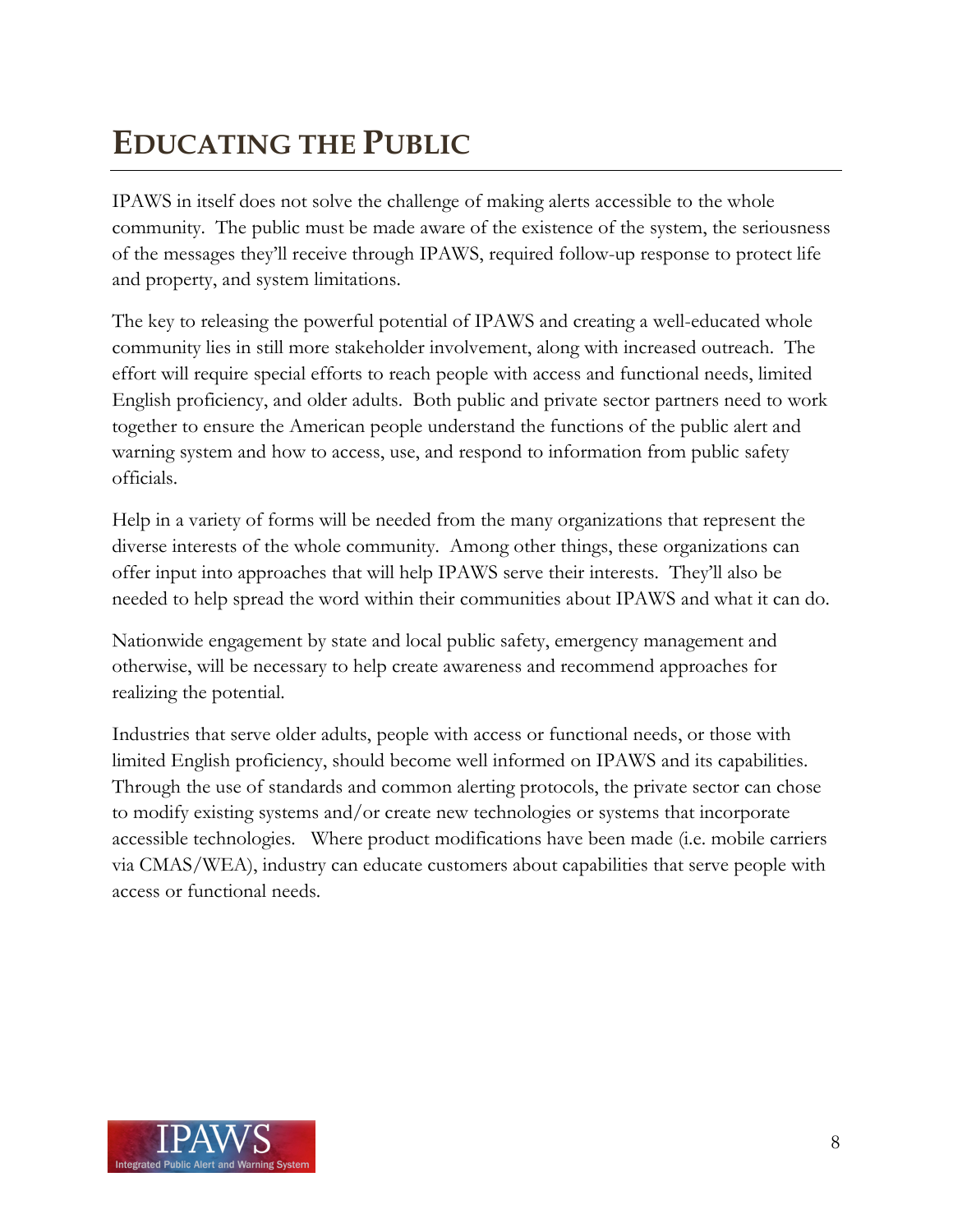## <span id="page-10-0"></span>**CONCLUSION**

IPAWS provides public safety officials with a tremendous opportunity to communicate emergency alerts more effectively to the 25% of the American population with access or functional needs, limited English proficiency, or older adults. This is made clear by the ability of IPAWS to facilitate communications to all types of systems and tools, including the recently-launched Wireless Emergency Alerts (WEA) program. Progress to date does not guarantee the whole community will receive all alerts, but clearly more people can be alerted through IPAWS.

Now is the time to take the steps necessary to increase outreach and remove the final barriers to accessible information within WEA. Creative thought, collaboration, and cooperation are still required among stakeholders and industry partners to help serve the 25% of the American population who historically have had a difficult time receiving timely alerts and warnings.